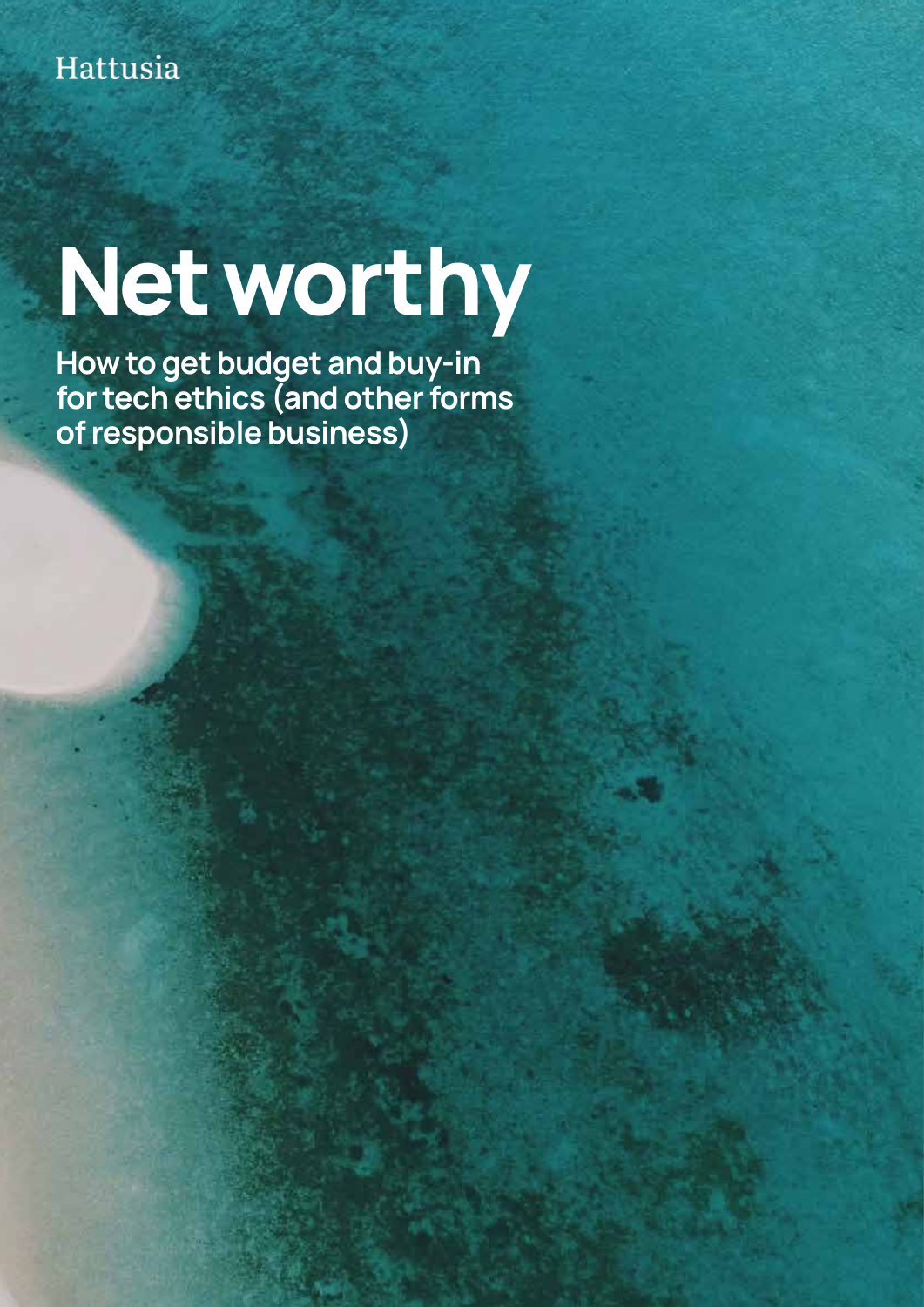We are indebted to the people who responded to our questionnaire and made themselves available to give insight on this topic. In particular we would like to mention:

**Iyas AlQasem**, Beyond the Quarter

**Derek Alton**, Innovation, Science and Economic Development Canada

**Dr John Collins**, SynbiCITE and Innovation Foundry

**Alix Dunn**, Computer Says Maybe

**Olivia Gambelin**, Editorial Intelligence

**Will Griffin, Hypergiant** 

This is not an accident. Humans have designed the system that enables this suffering. We can't just hope for a better future. We have to act to change it. Whether through hunger, slavery or environmental disaster, we risk millions of lives if we don't embed ethical strategies into powerful organisations that influence our lives every day.

**Michael Solomon**, R100

**Tariq Rashid**, Digital Dynamics

Producer **Alice Thwaite**  Researcher and Copywriter **Georgia Iacovou**  Art Direction **Alessandro Caire** ROI Calculator **James Curtis**

Communications **Asha Tharoor**

**hello@hattusia | hattusia.com**

### **Contributors**

And if we're honest, not all of these changes have been good. We currently face multiple crises — including democratic breakdown, inequality and health pandemics.

# What we mean by 'budget' and 'buy-in'

When an organisation 'buys-in' to tech ethics, it has grown beyond just being a box-ticking exercise, and instead is an integral part of their decision-making processes.

If you want to act, you're in the right place.

Hattusia provides an online campus to teach ethical strategy, a community to support you, and a consultancy to help with your ethical work.

Tech and technology companies have changed society beyond recognition.

# Hattusia

Our Mission

In this report we will inspire you with strategies to achieve budget and buy-in for responsible business and tech ethics within an organisation.

**Budget** refers to the money your organisation has committed to becoming and remaining ethical with their technology.

**Buy-in** refers to the organisation as a whole adopting ethics to underpin their strategy, operations, product and sales processes. Your ethical values and ethical strategy changes the outcomes in these departments, and is not second-best to commercial considerations. Ethical analysis comes before a product goes into development and during the design process.

**We would like to thank everyone who is working towards creating more responsible business.**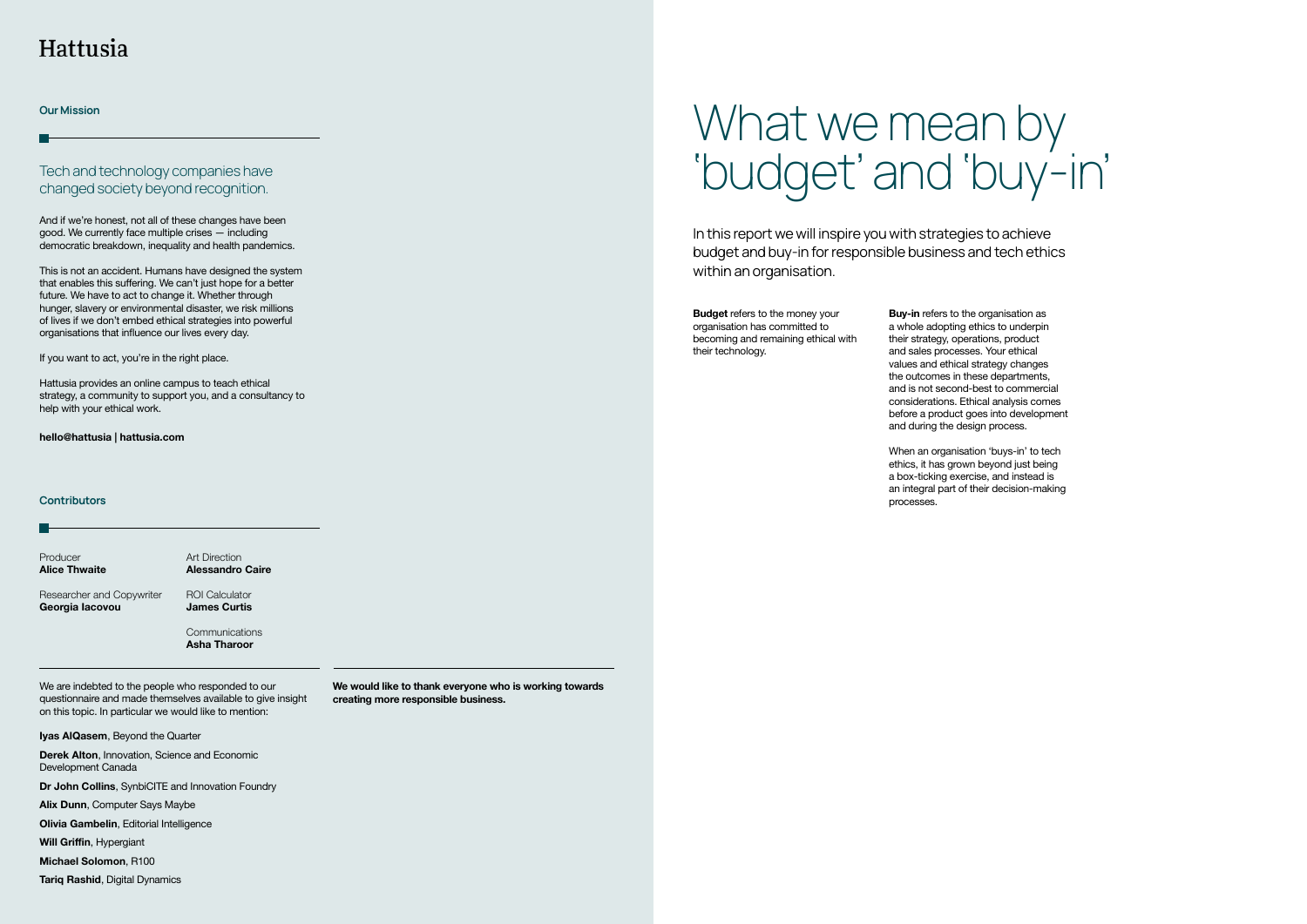2020 has reinforced the need for responsible business departments that incorporate tech ethics. We are witnessing the worst pandemic in living memory. Renewed focus on the Black Lives Matters movement has cemented that minorities face constant and systemic discrimination. Our democracies are under threat, anti-democratic movements are amplified by technical infrastructures.

Hattusia belongs to an ecosystem of highly skilled practitioners focused on responsible business. Some choose to concentrate their efforts at the regulatory level and others target the C-suite. Some focus on environmentalism, others on diversity and inclusion and others on mental health and care. Our place is to help create and support responsible business teams and teach ethics.

We know that many employees want to work for ethically-driven companies. But this can only occur if the subject is given substantial budgets and full buy-in  $-$  a big challenge in any organisation. This report has been created to give you a starting point for your budget and buy-in strategy.

The team are so excited to share the resources provided in this quide. The calculator, the first of its kind (we think), succinctly shows how ethics will affect your bottom-line. The infographic shows you the journey to getting budget and buy-in for ethics and beyond. To accompany this we've written a step-by-step guide to recruit and build your team, and then persuade key stakeholders to give you the resources you need to change your company for the better.

Thank you to the contributors, the community and to you for reading this guide.

As ever, keep us updated with your progress and ping us if you'd like some support.

alice Thouaire

**Alice Thwaite** Founder, Hattusia and the Echo Chamber Club hello@hattusia | hattusia.com

October 2020



I run a tech ethics campus, community and consultancy called Hatusia. I teach ethics to technologists at universities like Cambridge Judge Business School, University of Manchester, Imperial University and the Kingston School of Art, as well as to adult learning colleges like General Assembly and to corporate clients.

"Hatusia teaches ethics and helps to create and support responsible business teams"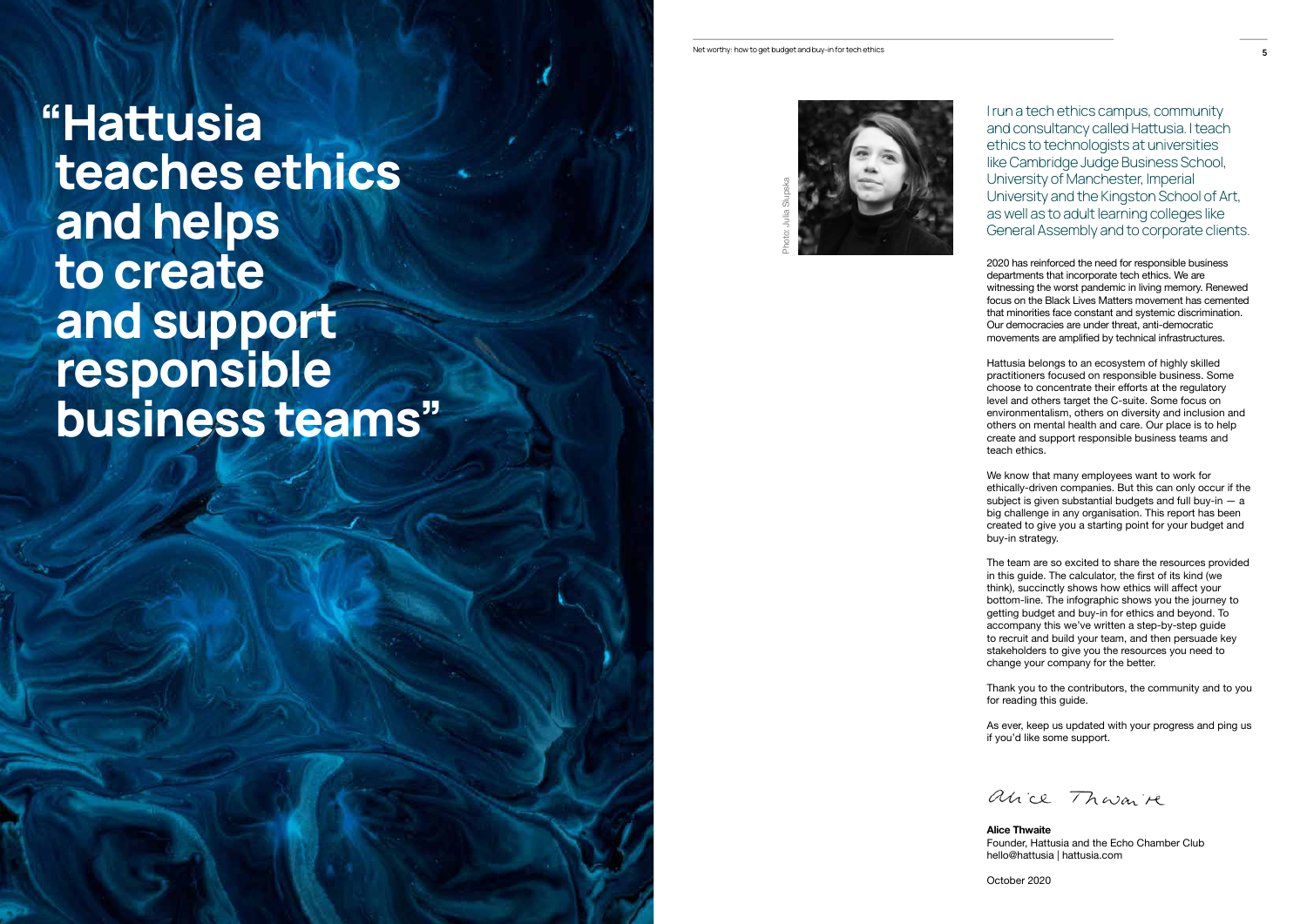Those that describe themselves as working in 'tech ethics' tend to be focussed on similar goals. They are part of an ecosystem that is driving towards a future where business is motivated by more than just shareholder profit. We want businesses to actively contribute towards a world motivated by protecting the environment, promoting human rights, and creating communities that benefit everyone.

The phrase 'tech ethics' is a relatively new one, and as such has taken on diferent meanings. These meanings depend on who is talking about tech ethics, and in which contexts. This diversity is good: doing the 'right' thing isn't always going to look the same.

# What do we mean by tech ethics?

Beyond tech ethics, common terms to describe this work include: responsible innovation, values-led business, or even systems accountability. Being aware of this terminology helps us better understand what tech ethics is, and what it isn't.

Hattusia would like to see a responsible business department which has practitioners from many different methodologies. We want social scientists, anthropologists, psychologists, race & gender specialists, and of course, ethicists & philosophers to have a place here. We explicitly define an ethicist as a person with a background in philosophy, but we appreciate this is a controversial point.

Or do you want to live in a world where work is only meaningful if it makes profit?

**Tech ethics is not** an opportunity to engage in highly academic discussions that are very interesting to have but ultimately do not encourage any meaningful change.

**Tech ethics is** about establishing an ethical framework to guide strategy and decision-making from the conception of an idea to a shipped product. It aims to make 'unintended consequences' a thing of the past, and to understand that your stakeholders include everyone that your technology touches.

**Adiacent fields to tech ethics** 

- $\rightarrow$  Tech for good
- $\rightarrow$  Human rights
- $\rightarrow$  Diversity and inclusion
- $\rightarrow$  Environment and sustainability
- $\rightarrow$  Values-driven business
- $\rightarrow$  Humane tech
- $\rightarrow$  Tech anthropology
- $\rightarrow$  Anti... racism, slavery, discrimination and misogyny
- $\rightarrow$  Mental health and physical health
- $\rightarrow$  Fair corporate tax
- $\rightarrow$  AI ethics

What kind of world do you want to live in? A world where the environment is sustainable for human and animal life? Where there is no slavery? Where your family is safe and free and human rights are upheld and protected? Where companies design for future wellbeing?

# The value of responsible business

Ethics helps us understand that growth is not everything. If a business grows in a way which exploits human and planetary resources, without giving anything back, eventually there will be nothing left — and no business left either.

Recently we've seen the emergence of new kinds of 'resources' from which businesses have extracted value, and one great example of this is data. This new source of value has brought forth unprecedented growth for just a handful of tech firms. This is because unlike traditional resources, data is versatile and it does not run out.

However, what does run out as a consequence of this unchecked data-mining is privacy, democracy, and trust. If we have any expectation of progress beyond the old maxim 'move fast and break things', then the products that we build in the future have to be ones that users and consumers trust. One of the ways to embed trust into new and exciting technologies is to build them with ethics in mind.

# **Ethical products are robust products**

Just recently, both Amazon and IBM had to withdraw their facial recognition products from the market. Why? Because of a growing mistrust of the quality of the technology, and its applications: it's inaccurate in a way that disproportionately affects people of colour, and in turn it's used by law enforcement.

# $\overline{\mathbf{G}}$

One of the ways to embed trust into new and exciting technologies is to build them with ethics in mind.

This has been true for years, but in 2020 this mistrust reached a peak due to the growing momentum of the Black Lives Matter movement. Even though Amazon have only imposed a year-Iong moratorium on Rekognition (their facial recognition technology), this has had a huge effect on the market — and it's all down to the fact that their technology did not undergo the processes necessary for its end-users to trust it.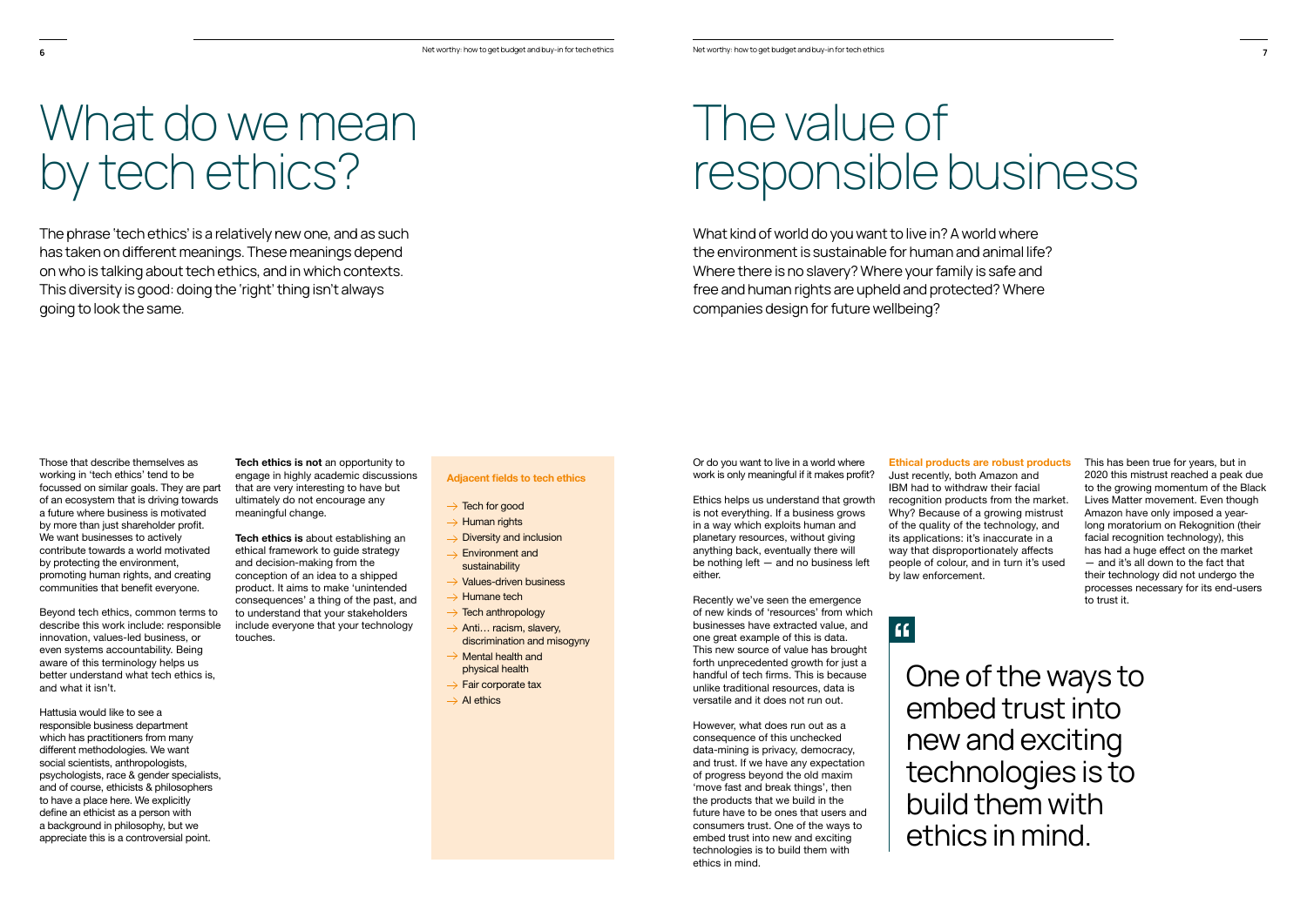It helps to know what you might be up against. These are the key obstacles we've found to winning budget and buy-in for ethics and responsible business. If you've experienced any of these, you are not alone. We will help you get around these issues.



It's highly possible that you could be working in or with a company that has never even thought about being more ethical in how they build and engage with technology. In which case, it's hard to be the first (and possibly only) person to speak up about this challenging issue and then, to set an ethical agenda.



# Obstacles to achieving budget and buy-in for tech ethics

## 1. Tech ethics has never been on the agenda

## 4. The unfortunate realisation that leadership don't want to put the work in

You may be wondering how you would ever find yourself in this position  $-$  why would management agree to budget and buy-in if they have no interest in tech ethics? Because no one will ever say 'I don't care about ethics'. There's a very real possibility that those in leadership will be very excited by the prospect of being more ethical with technology, but ultimately not willing to put the work in.



- Will Griffin, chief ethics officer, Hypergiant

### **Social risk management**

 $f$ 

It can be tough to convince C-levels that taking the time to embed an ethical practice into their business is actually worth it. It could be that the main questions that block your path are 'what is the value of ethics in business?' How can we remain competitive whilst taking ethics into account?'

It's possible that your great new product idea is in development as you read this. You could build it, ship it, and sell/acquire thousands of units/ sign-ups. Everything will be going great, but then one year later a new regulation comes into effect and suddenly your product is no longer up to standard — you either need to make significant changes, or you will be facing fines. It's likely you can afford neither.

> "It's difficult to secure budget and *buy-in because tech ethics is viewed as a nice to have rather than a must have."* – Olivia Gambelin, founder, Ethical Intelligence





Now, for companies as large and monopolistic as Facebook and Google, regulatory fines are just the cost of doing business. Most other businesses cannot operate in this manner. Furthermore, the ability to afford huge fines should not be considered a mark of success. Successful products are ones that are robust enough to live up to regulatory scrutiny. Therefore, it is in the interest of business to set ethical principles into how we build products; managing risk is one of the reasons why tech ethics is valuable.

As you begin this journey, you must internalise ethics' value: that it enables us to build in a sustainable way, which allows us to continue to thrive on this planet.

**Responsible business does not stunt innovation — it enables it**

*"The larger set of stakeholders that you are accountable to, the more creative you have to be with your product"*

Publicly-listed companies have a group of shareholders that you need to keep happy. And all companies have their clients and paying-customers. But your stakeholders are much more wide-ranging than this. A single technology has the ability to have a profound effect on the lives of millions of people. These people might not directly use your product, but they do have the potential to decide whether you are successful or not.

# Tech ethics is valuable because human lives are valuable

# 2. Push back from leadership

## 3. Not recognising ethics as a profession

No one will put time and money into something they do not understand, so another key obstacle is getting leadership to understand tech ethics is a discipline with established practices of working.

*"The challenges are around committing budgets because the field is not widely recognised, and there is*  no common standard or certification *to reassure organisations that the work they do, or pay for, is worth it and in line with wider industry."* –Tariq Rashid, director, Digital Dynamics

In order to make this vision for a new world real we first have to work within the systems that already exist. In order to change these systems, we must identify the value of tech ethics via the language of business: managing risk, driving innovation, and building trust.



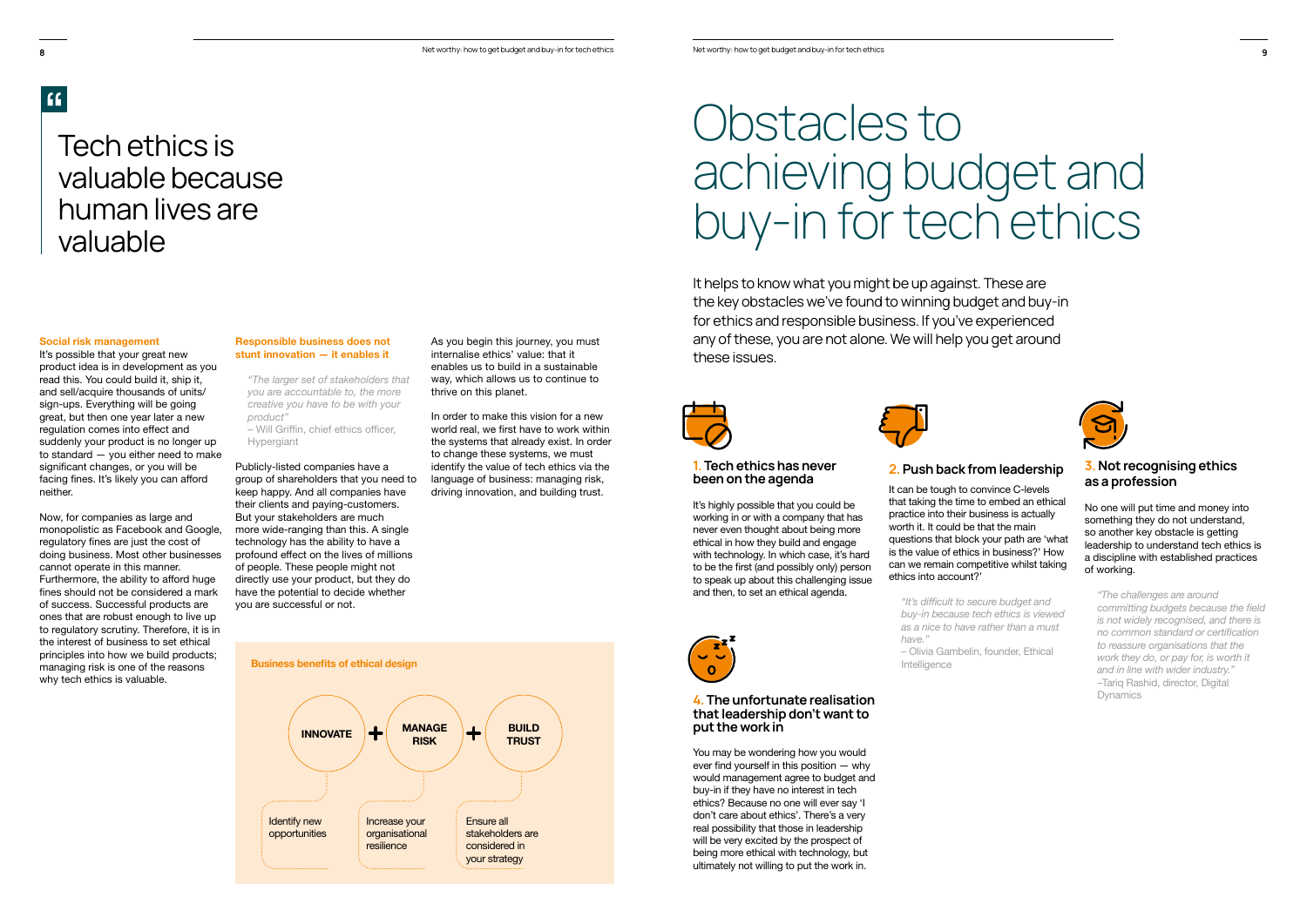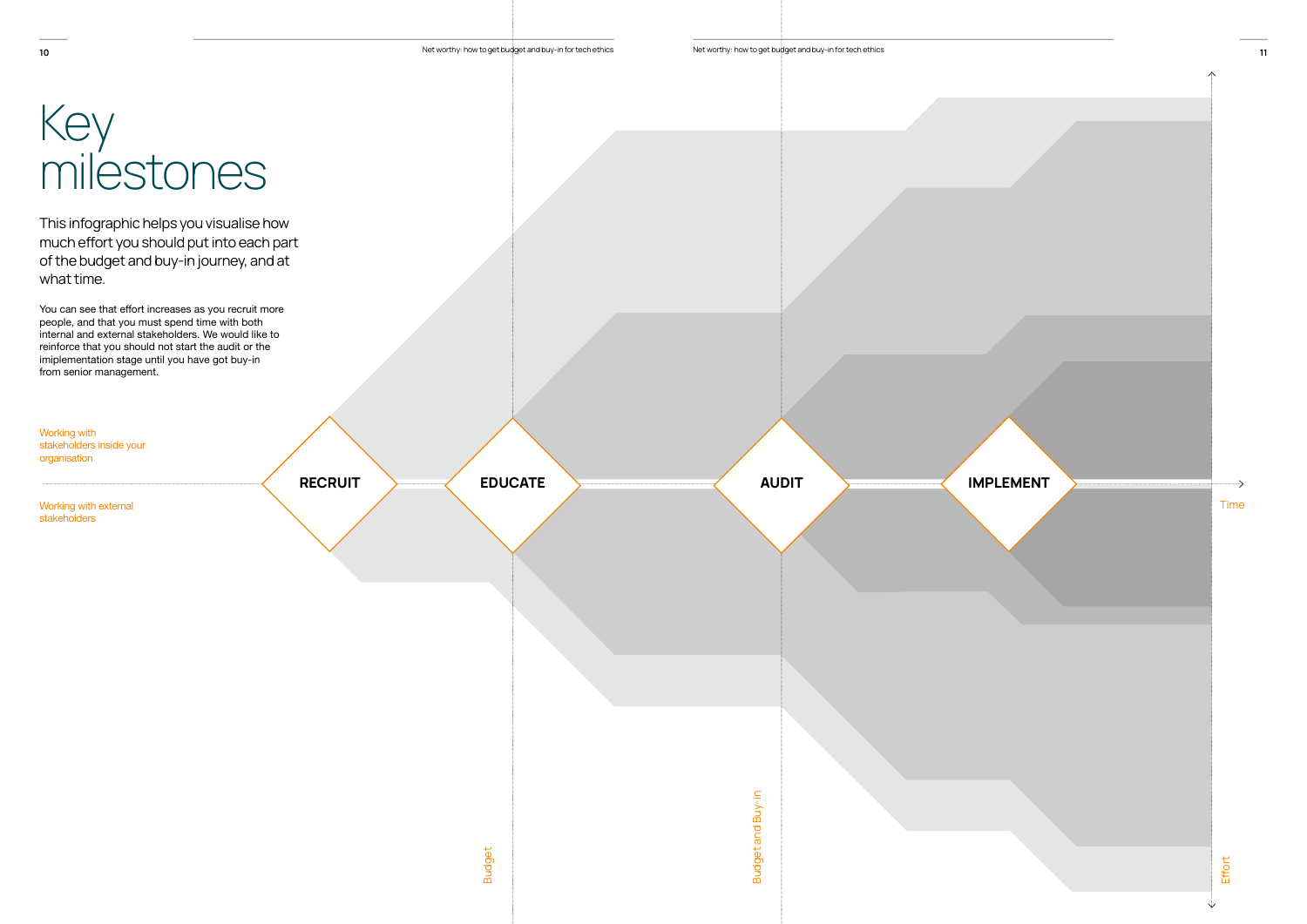Winning budget and buy-in for tech ethics is a daunting task, and it's easy to get overwhelmed. We've broken a process down into structured, manageable pieces, to inspire you to make a plan.

If we could give you a one-size-fits-all step-by-step guide, we would. But any successful approach to achieving budget and buy-in for tech ethics will be bespoke. Nevertheless, our research has shown us that there is one crucial first step to this process: recruiting a responsible business team (RBT).

# Breaking the mountain into mole hills

### **Why do you need to recruit a team?**

Find five people who can take on each of these roles  $-$  you can have any number of people working within each role eventually, but a realistic goal is to start with one of each.





Feel content with a small RBT at first. As your team gets bigger, the easier it will be to continue to recruit. The crucial thing is that everyone has a role (including you). On the next page we've made recommendations on what those roles should be, and the skill sets required for each one.

First of all, winning budget and buy-in will be easier if you have more people working towards the goal. A diverse team will help you develop creative and innovative solutions. If you're armed with a range of skill sets once you're in front of the CEO, it will be all the easier for management to validate your ideas, and ultimately allocate budget and buy-in to make those ideas a reality.

Second of all, this is where getting buy-in starts. It's very likely that your peers will be easier to access than members of the C-suite and the senior management team.

**Skill set:** A fantastic organiser and administrator.

**Role:** This person(s) will be responsible for organising the team. They will create agendas, manage schedules, and assign tasks. They are the ones who keep the other team members accountable.



## **Start small**

**Skill set:** A detailed understanding of the product(s) your company is building, and the go-to-market strategy.

**Skill set:** A great presenter, with a tenacious personality and understanding of the sales process.

**This recruitment process will look**  different depending on the size of **your company.** Perhaps you only work with 20 other people, and the CEO is just two desks over. Or perhaps you're in a company of 500 and the CEO is often abroad. Maybe you're a contractor and the CEO is actually your main point of contact, but you don't work with other members of the company.

**Role:** This person(s) will bring the team's ideas to the decision makers. That entails scheduling time with the C-suite, the non-executive directors (NEDs), and any other key stakeholders. The salesperson will take ownership over the messaging, and presentation of your ideas.



**Skill set:** An insight into ethical methodologies, and broader societal issues.

**Role:** This person(s) will work closely with the product technologists to develop the product(s) with ethics in mind. They will be responsible for devising methodologies and researching ethics in context of the product(s). As your team grows, this role will benefit from having individuals from different disciplines, such as: philosophy, anthropology, political science, or diversity & inclusion.



We appreciate that the way in which vou gather your team will differ depending on how large your company is, and how close you are to the decision-makers. Just remember that whether you're in a startup, scale-up, or large corporate, this team will be crucial in both achieving budget and buy-in, and to run the department as you progress into the audit and implementation stage of responsible business.

# Who should be in your Responsible Business Team?

# The manager

# The product technologist

**Role:** The product technologist is the person(s) who communicates with the rest of the team about how the product(s) is being built: what stage of development the product is at, the technologies and design systems used, and what the market strategy is. This person will likely be working directly on the product themselves, so could be an engineer, designer, product manager, etc.

# The accountant

**Skill set:** An understanding of finance, and managing budgets.

**Role:** The accountants' responsibilities entail building financial models to justify the monetary value of ethics to the C-suite. They will be able to calculate the ROI of putting resources into tech ethics when developing a given product.

# The salesperson

# The humanities specialist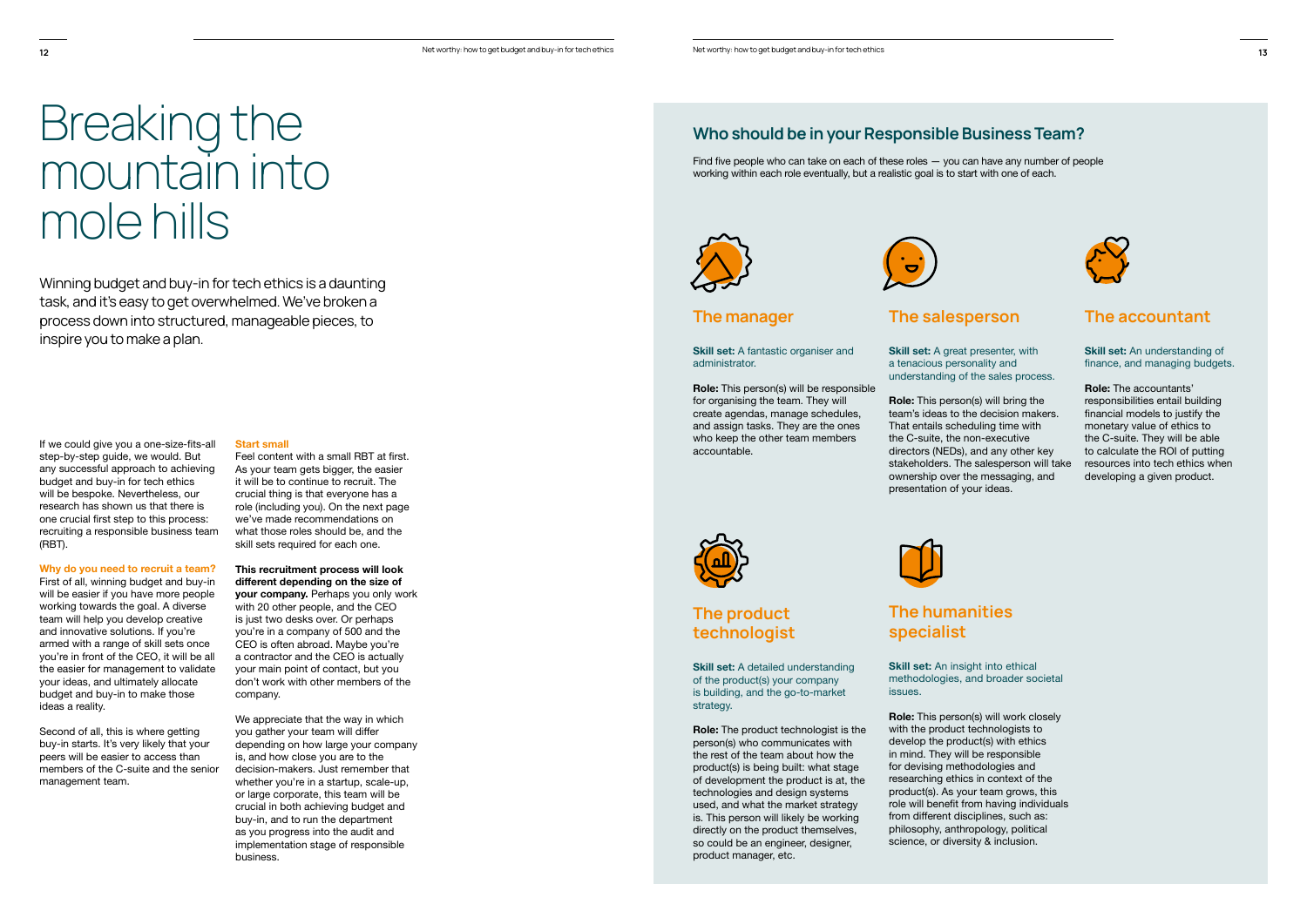$66$ 

Once you've built up your initial RBT, pat yourself on the back; this is one of the first key stages to getting buy-in. Having this team with you is great, but nothing will happen if you don't bring your ideas to the C-suite and NEDs.

As touched on before, your strategy for winning budget and buy-in for ethics depends heavily on your relationship to management. Perhaps asking for money and time to research ethics is just one conversation away. Or maybe you'll have to build a stronger case first. This is where the accountant and salesperson will work together on what is effectively a pitch. Here are some things to take into consideration when building this pitch:

What kinds of values does management already advocate for? Your company could already have a set of internal values that celebrate always learning new things. Or someone from management may have made statements on important movements that are relevant to what you're trying to achieve, such as Black Lives Matter or #MeToo. All of this could be instrumental in building a solid case.

*"Where the values work aligns with a* known issue (e.g. staff retention *or investor demand,) then it may be funded as part of that initiative. In much of my work with SMEs, I simply bundle it into growth and scale strategy so that it is not explicitly called out."*

– Iyas AlQasem, managing partner, Beyond the Quarter

The first step of education is establishing your RBT team, as outlined above. The initial RBT team should then work to grow the team by continuing to educate others. Achieving full buy-in from the C-suite and NEDs will be easier the more comprehensive your team is. If you have people from sales, operations, product, and strategy, they will each be able to communicate with their departments about why ethics is valuable.

During our research for this report, it became clear that securing a budget for a tech ethics team would likely be easier than achieving buy-in beyond the RBT itself. It's one thing to convince the C-suite that establishing an ethics department is worth the money — you'll find little push-back on the idea that you should be building with ethics in mind. However it's quite another thing to help your peers and superiors understand just what is needed to achieve your goals. Ethics will overhaul your structures and processes. This kind of transformation is a lot of work.

### We assume you'll win a budget before **buy-in.**

*"I've spoken to ten or so people within a company — some super senior — who are all interested in making it work, but then as the scope of the work dawned on them they realised that they weren't interested in making that kind of commitment"*

– Alix Dunn, founder, Computer Says Maybe

So, a way to clear this obstacle is education: both on why tech ethics is valuable for your business, and what work is required to embed ethical principles into how you build your products.

Hopefully you'll find that gaining tangible learnings about different ethical considerations, and which technologies are riskier than others will only make your RBT more effective. As you continue to educate yourselves, it will become easier to achieve buy-in at a management level. You may also feel compelled to begin educating others outside your organisation. Remember: educating others without buy-in from your organisation could tip you over into a lobbying organisation instead of one driven by ethics.

As a reminder, buy-in is achieved when ethical considerations are an integral part of the decision-making process. Ensure that you have a plan which details what this tangibly looks like in your organisation. That way, you'll know for sure when you've achieved it. Celebrate with the RBT, and look forward to the journey ahead.

Should you emphasise the business side of this decision? It will be hard to obtain a budget from any decisionmakers unless they know it will ultimately make the company money. That's why we put together a return on investment (ROI) calculator (found at the end of this report and at **hattusia.com/ethics-roi-calculator**). This can be used to outline the potential financial risks of continuing to build without ethics in mind, along with the potential gains of giving time and money to your ethics team. This is where your accountant comes in.

Are management excited by innovation? When working in tech, the products you build can reach extremely wide audiences in unexpected ways. If you're committed to benefiting everyone who engages with your products, you'll have to be very creative in ensuring that is the case. In other words: ethics will help you innovate.

Use this money to achieve further buyin and create a strategy for audit and implementation: bring in external experts to advise you, attend workshops and conferences, and use your learnings to recruit more members into your team.

Be thoughtful about your resources: **1. Don't get ahead of yourself.** Don't throw money at the problem and expect it to be solved. You'll want to start the audit and implementation stage, but it would be a waste of time and resources if you do this

- without buy-in.
- **2.** Pay external recruits fairly. Show them that you value their work. Not valuing ethics.

doing so would be inconsistent with

Share your experiences with us: what works, and what doesn't? Please email hello@hattusia.com or join our community at **hattusia.com/community**



# Working with senior management **Education and external recruitment** Education and external recruitment

What kinds of values does management already advocate for? Echoing these could be instrumental in building a solid case for ethics budget and buy-in.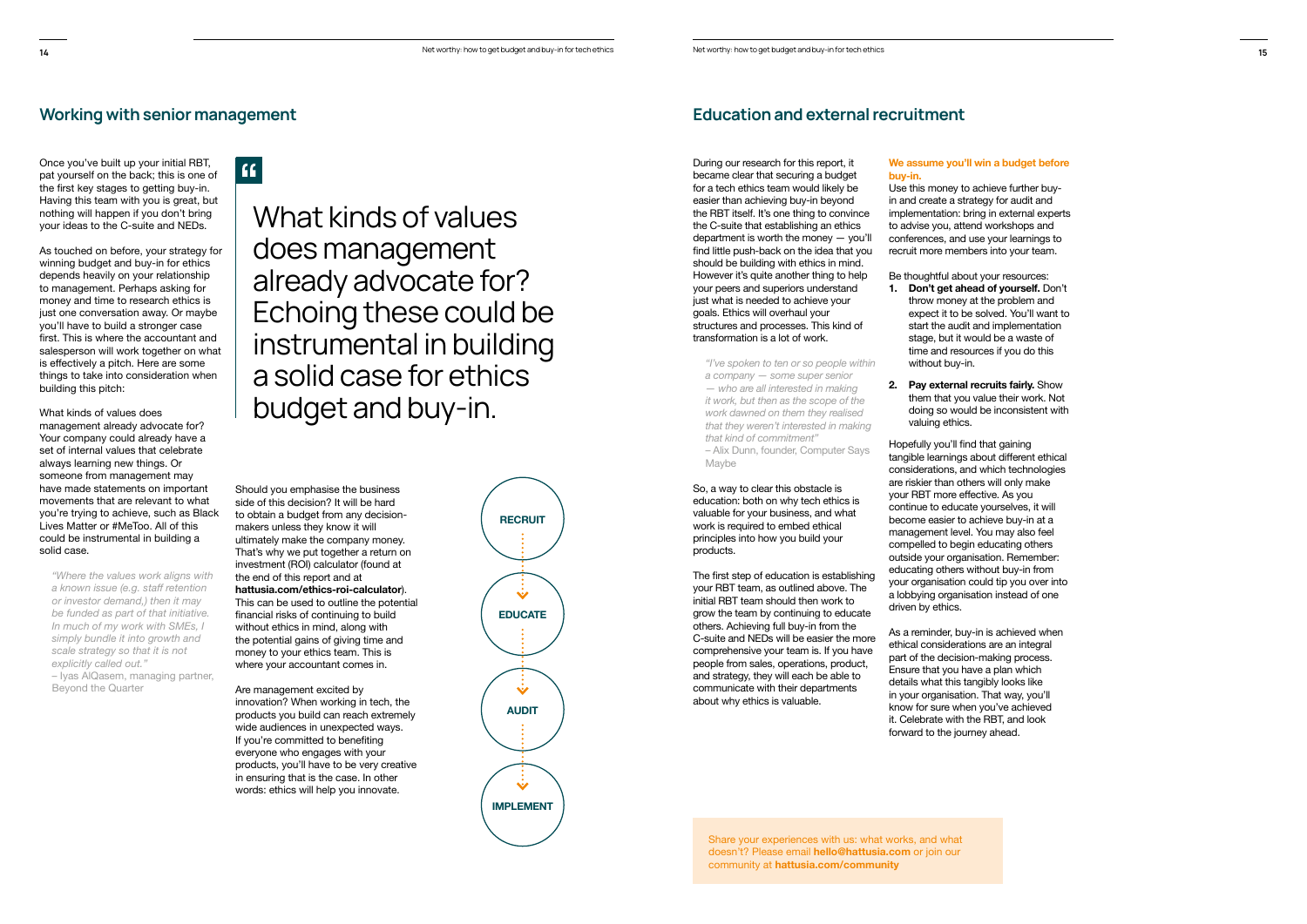## Alix Dunn

Founder, Computer Says Maybe, How To Fund Tech and The Engine Room

Will Grifin Chief Ethics Oficer, Hypergiant

## **Without buy-in from the CEO, ethics is fruitless**

In conversation, Alix highlighted that "talking about consistency in operations is attractive to business leaders." She went on to say that without an ethical strategy, companies have "front-line workers making highly consequential decisions on the fly, which are way above their pay grade."

Alice Thwaite and Georgia Iacovou spoke with many responsible business practitioners for research. Here are some key points we wanted to highlight.

# Insight from the experts **Consistency leads to problem**

# **solving**

Will spelled out how important buyin is from the C-suite. Some tech companies, with a lot of money and resources, hire the best tech ethicists and send them all around the world to discuss subjects like algorithmic bias, fairness and transparency. But it's fruitless, because these knowledgeable professionals don't have the buy-in to actually change the products at their own organisations. This means that all the investment put into the ethics department doesn't generate value.

This is bad for strategy for a couple of reasons: for one, you have that frontline worker making decisions that are not consistent with whatever strategy you may already have. For another, there's nothing to stop another front line worker being confronted with the exact same problem as the first, and reaching a different decision, because there is no documentation or guidance for them to refer to.

It will be impossible to embed ethical frameworks into your company on an operational and strategic level if key

An ethical framework will allow you to solve these problems beforehand, so that when they come up, people on the front-line will all know what to do, and their actions will be consistent with each other and your strategy. Alix says what this essentially does is "reduce your overhead of thinking."

### **Sell the holistic value of ethics**

Business leaders respond to the language of risk management when understanding why ethics is important. However: "there's an ethical dilemma to using the lens of 'risk' as a central reason to change.'' Ethics and responsible business is not the same thing as compliance and risk management; it includes values like 'justice', 'democracy' and 'human rights'. Ensure business leaders buy into the whole vision of ethics, and not just the risk management side. Otherwise you lose the value of innovation and healing afforded by a more holistic examination of benefits and harms vis-a-vis communities and consumers.

decision makers are not on board. You must get the CEO on board to have real impact.

### **Ethics inspires trust and trust leads to economic value**

"If you can demonstrate that you are a trustworthy designer of technology, that will lead to economic value because more people will want to do business with you". Will went on to state how this has always been the case. From hunter gatherers, to the agricultural, industrial, and informational age, trust has been a key part of all communities and trading relationships. "Our mantra is,  $ethics = trust$ , and  $trust = economic$ value creation".

# $\mathbf{G}$

Ensure business leaders buy into the whole vision of ethics.

# $\mathbf{G}$

Ethics = trust, and  $trust =$ economic value creation.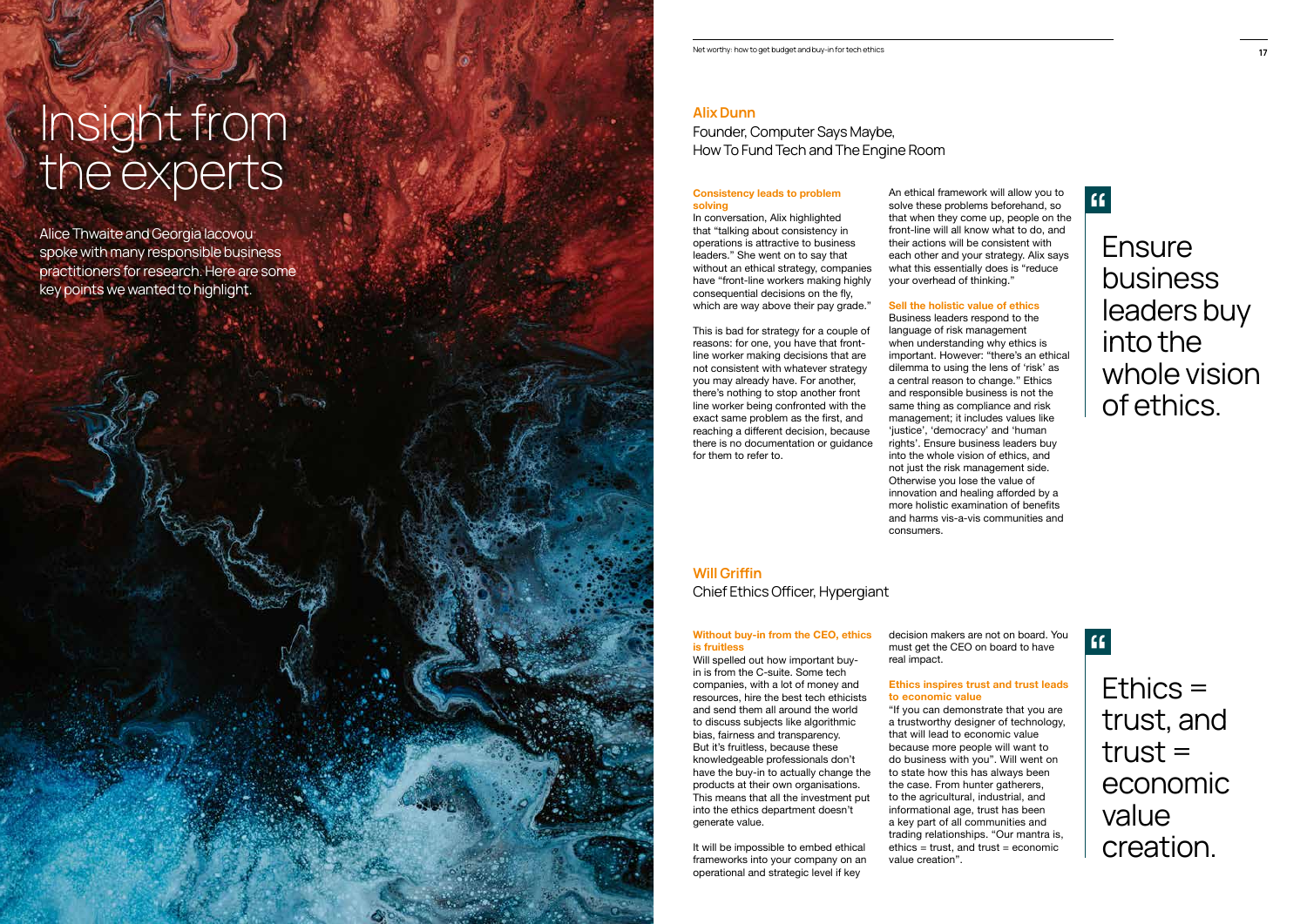This calculator measures how much value a responsible business team, which has real power over the future of your products, can generate from a financial perspective.



hattusia.com/ethics-roi-calculator

# The Hatusia ethics ROI calculator

We built this calculator to help you persuade other stakeholders of the positive impact ethics can have on business. When you've got your initial RBT together, your accountant can use this as a tool to get both budget and buy-in from the C-suite and nonexecutive directors.

There's a simple calculator, which takes in the market size, your predicted market share, and your estimated research and development costs. These are all things that you would normally factor in to your financial model when building a new product.

Then we calculate risk based on how much ethical concern is associated with the product you're building. This is measured on a three point scale:

- **Innovation from ethics**
- 1. Possible market share increases due to new ethical innovations in vour product(s).
- 2. Potential market size growth due to your ethical building principles becoming a standard within your market or industry.
- **Reputational risk** You could lose market share

because of negative responses to your product(s).

Products/technologies with...

- **Risk of regulation** Your product(s), or even entire industry, could be banned at some point in the future due to new regulations.
- **Risk of non-compliance** You may have to make significant changes to your product to comply with new regulations.

Hatusia runs workshops and seminars on tech ethics. To find out more and to book, go to hattusia.com/campus

- **Very high ethical concern** Facial recognition, adtech., selfdriving cars, recruitment tools that rely heavily on AI.
- **High ethical concern** Fintech, health & wellbeing apps (such as period or mood trackers, anything that collects health data).
- **Medium ethical concern** Productivity apps, collaborative tools.

If you're in need of any project supervision or consultancy please email hello@hattusia.com

View this report digitally at: hattusia.com/net-worthy

"Net worthy: how to get budget and buy-in for tech ethics (and other forms of responsible business)" (c) by Alice Thwaite and Hattusia

"The Hattusia ethics ROI calculator" (c) by Alice Thwaite, James Curtis, Hattusia and Pivvot

As well as this simple calculator, we also put together a more comprehensive one which is available to download as an Excel spreadsheet. Here you can change the percentages behind our ethical concern point scale. You'll also find the logic behind the report and that we've grouped innovation and risk into these headings.

> "Net worthy: how to get budget and buy-in for tech ethics **(and other forms of responsible business)**" and "The **Hattusia ethics ROI calculator"** is licensed under a Creative Commons Attribution-ShareAlike 4.0 International License.

We hope the Hattusia Ethics ROI Calculator plays a valuable part in building your case for tech ethics. But please be aware that is shouldn't play the only part. You must paint a holistic picture about why ethics is vital for

modern business.